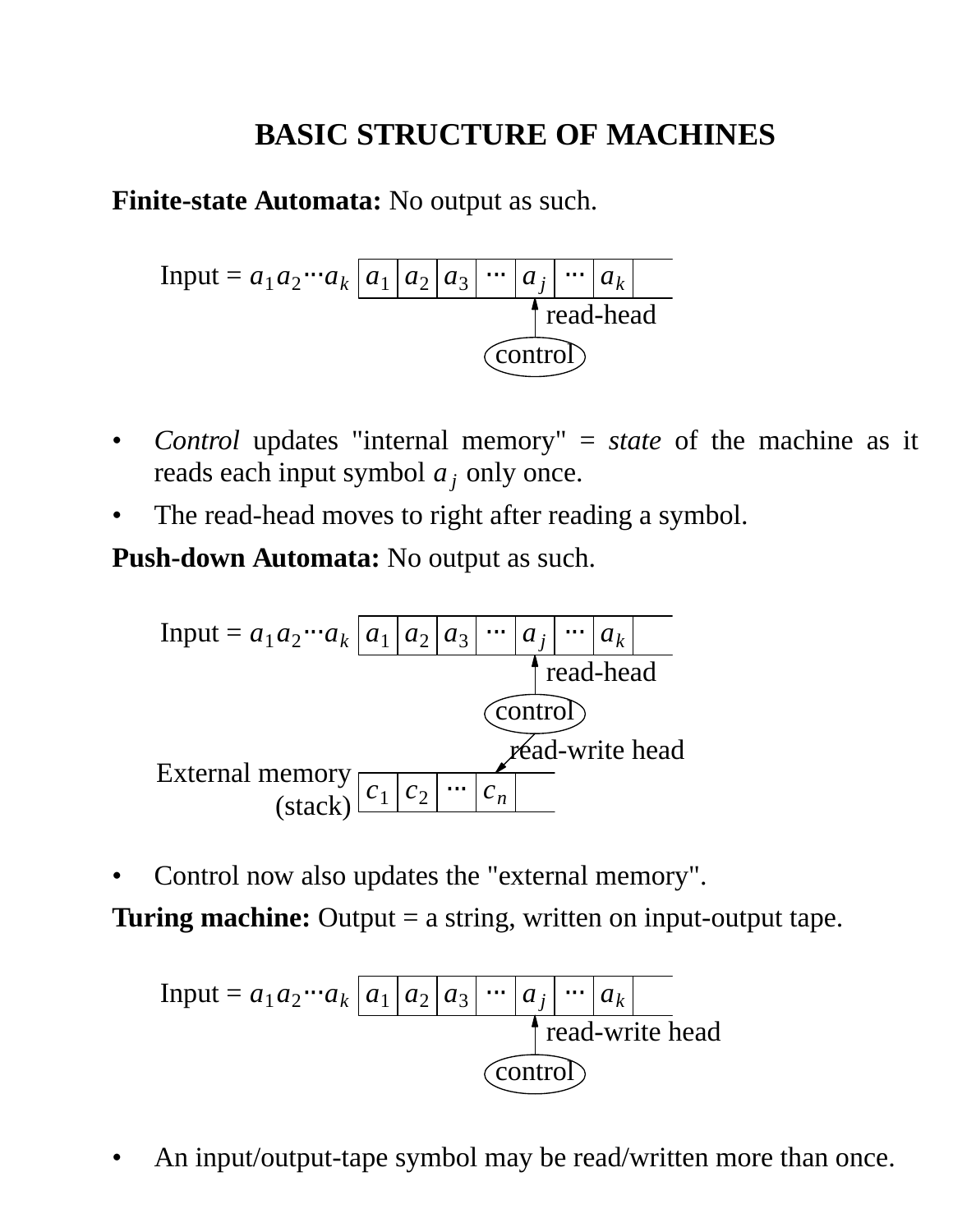## **FSA FOR EVEN NUMBER OF ZEROS IN BINARY STRINGS**

| string: $1 \ 0 \ 0 \ 1 \ 0 \ 1 \ 0$     |  |  |  |  |
|-----------------------------------------|--|--|--|--|
| zero-count: $0 \t1 \t2 \t2 \t3 \t3 \t4$ |  |  |  |  |
| even: $Y N Y N N Y$                     |  |  |  |  |
| (before reading symbol)                 |  |  |  |  |

### **Key observations for designing the algorithm:**

- Initially, the zero-count is even  $(=$  zero); we only need to keep track of odd/even status of the zero-count.
- Reading '1' does not change the odd/even status of the zero-count.
- Reading '0' changes the odd/even status to the opposite.
- Final desired state is 'even'.
- Suffices to look at each symbol only once, in the left to right order.

#### **Representing the algorithm as a state-diagram:**

$$
M_{0-div-2}: \bigotimes_{i=0}^{n} \bigotimes_{i=0}^{n} L_{0-div-2} = \{\lambda, 1, 00, 11, 001, 010, 100, 111, \cdots\}
$$

- State  $=$  odd/even status of zero-count
- Start-state indicated by ">"; final-state indicated by thick-circle
- Transitions indicate the input-symbol read and the state-update.
- Each *bad* string ( $x \notin L_{0-div-2}$ ) ends in a non-final state starting at the start-state; each *good* string ( $x \text{ ∈ } L_{0-div-2}$ ) ends in a final-state.

$$
\times E \xrightarrow{1} E \xrightarrow{0} 0 \xrightarrow{1} D \xrightarrow{1} 0
$$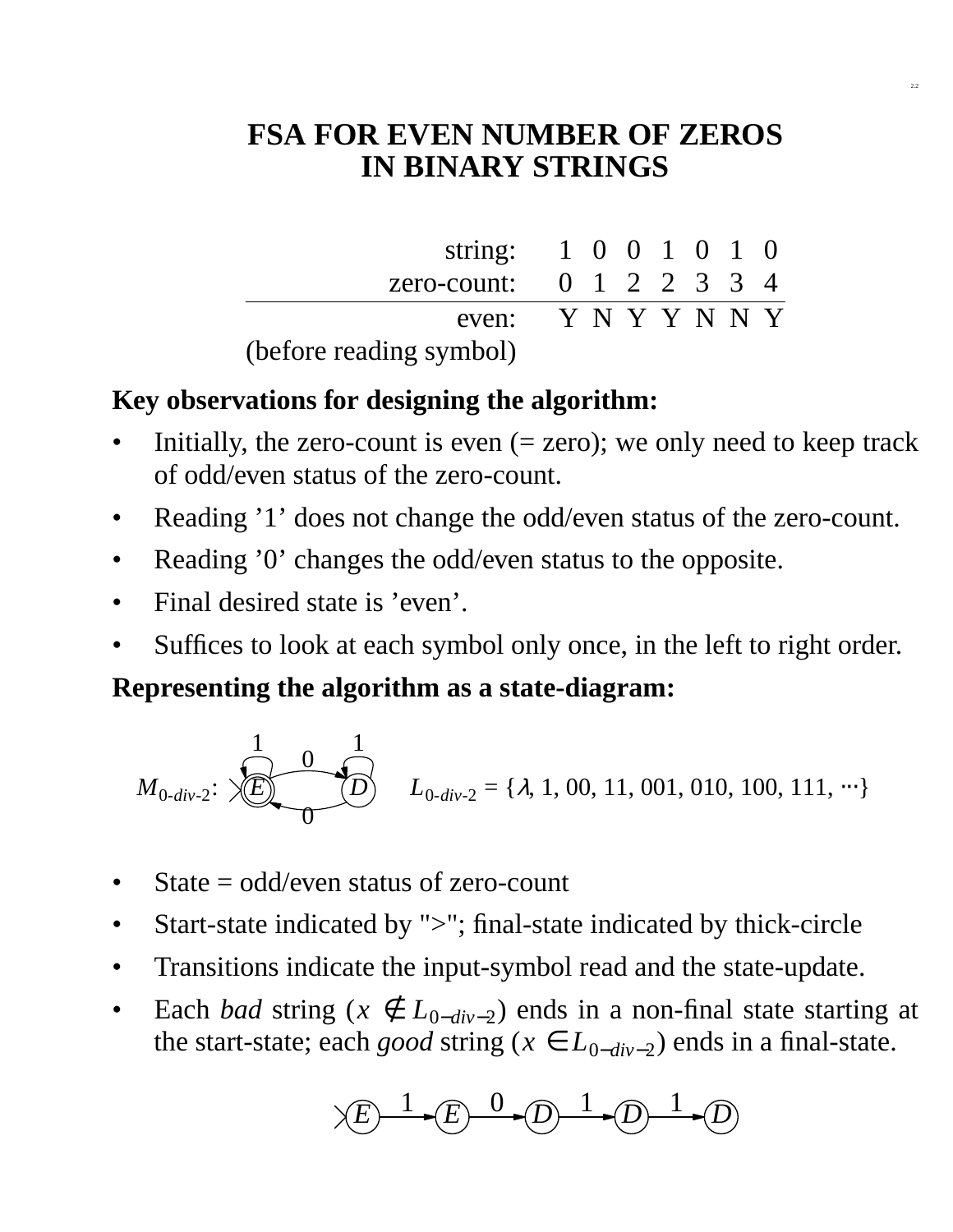- 1. Show that there are  $2^{n-1}$  strings of length *n* (≥ 1) in  $L_{0-div-2}$  by giving an 1-1 and onto mapping  $f(x)$  from  $\{x \in L_{0-div-2}: |x| = n\}$  to  $\{y\}$  $\in \{0, 1\}^*$ :  $|y| = n - 1$ .
- 2. Give the state-diagram for an FSA  $M_{0-div-3}$  which accepts the binary strings  $L_{0-div-3} = \{x \in \{0, 1\}^* : \#(0, x) \text{ is divisible by 3}\}.$  (Hint: First, write down some of the strings in  $L_{0-div-3}$ .)
- 3. Show the state-diagram of an FSA which accepts the complement language *L c* 0-*div*-3.
- 4. Show the state-diagrams of all FSA's with input alphabet  $\Sigma = \{0,$ 1}, two states (both must be reachable from the start-state), and at least one final-state. Give an English descriptions of the set of strings accepted by each FSA.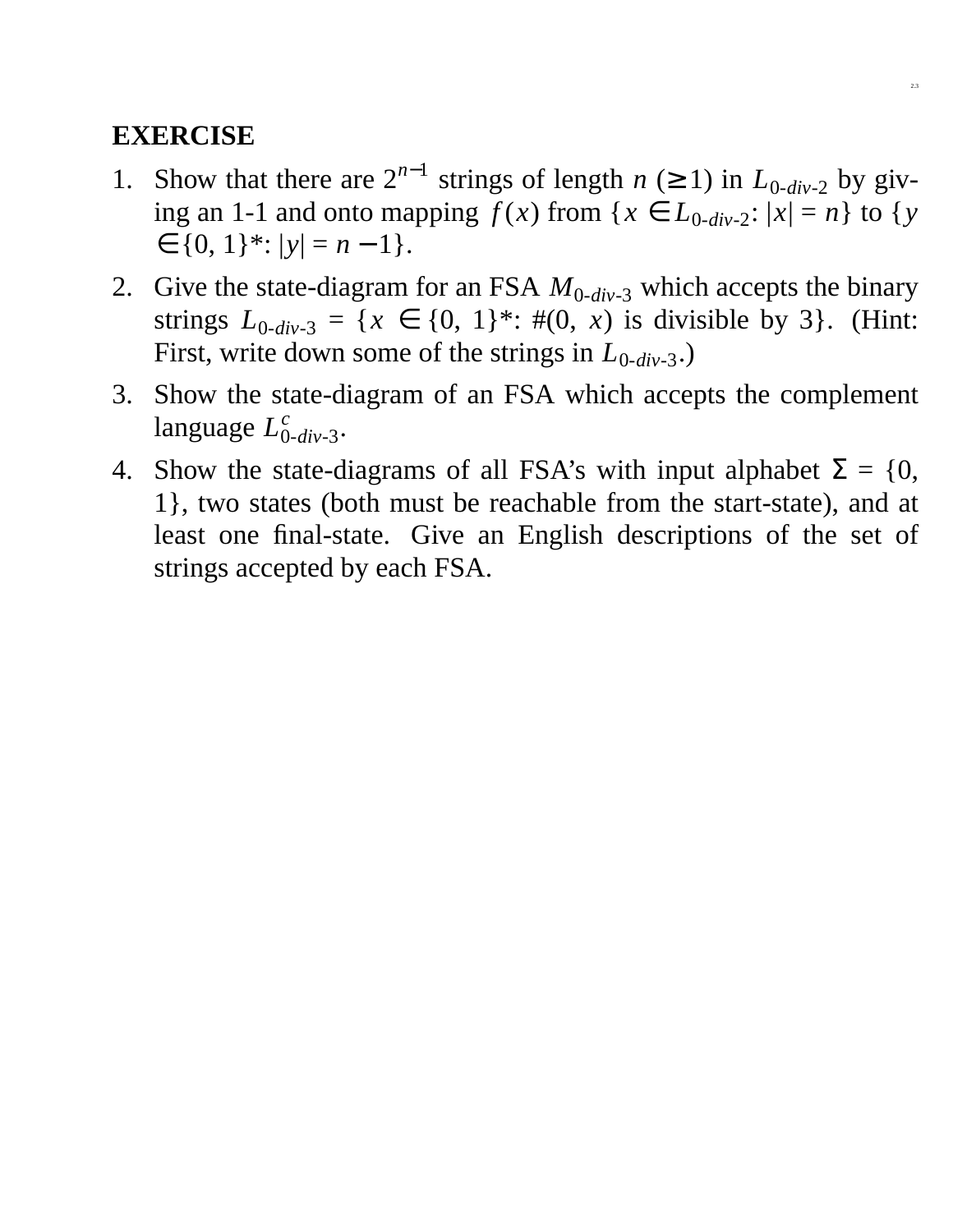## **BINARY STRINGS WITH EVEN #(0,** *x***): A COMPUTABLE PATTERN**

2.4

**Pattern-description:** Binary strings with even number of zeros.

- This is a mathematically good description; it states a precise condition (a property) that a string must satisfy.
- It does not say how to go about in verifying the required condition (property) for a given string *x*.
- Some possible methods:
	- (1) Count  $\#(0, x)$ , divide it by 2, and verify that the remainder is zero. (Also, check that each symbol in  $x$  is 0 or 1.)
	- (2) Find  $|x|$ , count  $\#(1, x)$ , subtract it from  $|x|$  to get  $\#(0, x)$ , etc.

## **Computational-description:** The finite-state automaton  $M_{0-div-2}$ .

- It describes *an algorithm* to verify the required property.
	- Where/how to start (set initial count  $=$  even, i.e., position yourself at the start-state and at the first input symbol).
	- − When to stop (at the end of input string).
	- − What to do at each step (what to read, where to find it, how to update the state).
- The description is finite: the finite alphabet, the finite number of states (and the transitions), the start-state, and the final-states.
- How does  $M_{0-div-2}$  describe infinitely many strings in a finite way?
	- − Via the *dynamics* of FSA: successive applications of transitions. Longer strings give longer chains of transitions.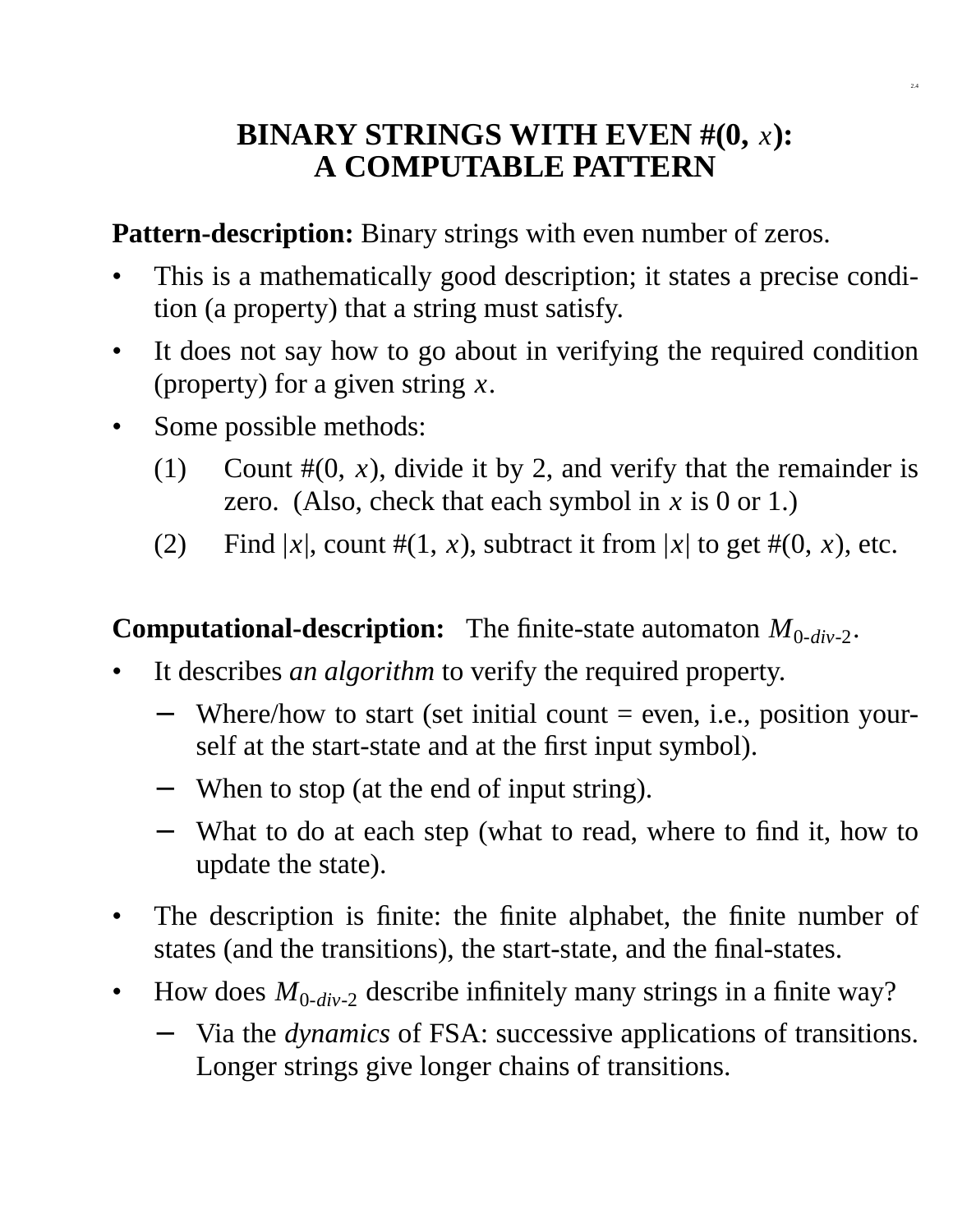### **FORMAL DEFINITION OF AN FSA**

2.5

 $M = (Q, q_0, F, \Sigma, \delta)$ , where

#### • **Static-part:**

- *Q* = A finite, non-empty set of states
- $q_0$  = The start-state;  $q_0 \in Q$
- *F* = The set of final-state(s)  $\subseteq$  *Q*
- $\Sigma = A$  finite, non-empty input alphabet
- $\delta(q_i, a_j) = q_k$ , the next-state after reading the input symbol  $a_j$  in state  $q_i$ ;  $\delta$  is called the *transition function*. We sometimes write  $\delta(q_i, a_j) = q_k$  as the triplet  $(q_i, a_j, q_k)$ .
- **Dynamic-part:** For input  $x = a_1 a_2 \cdots a_k$ , apply the transitions successively as indicated below:

$$
\sqrt{q_0} \xrightarrow{a_1} \boxed{q_1} \xrightarrow{a_2} \boxed{q_2} \xrightarrow{a_3} \cdots \xrightarrow{a_k} \boxed{a_k}
$$

 $Example:$ 

$$
M_{0-div-2}: \sqrt{\frac{1}{E}} \sqrt{\frac{0}{D}}
$$
  
D)  $a_2 = E E = |E|$ 

- $Q = \{E, D\}, q_0 = E, F = \{E\}, \Sigma = \{0, 1\},\$ Transitions = {(*E*, 0, *D*), (*E*, 1, *E*), (*D*, 0, *E*), (*D*, 1, *D*)}
- An input string  $x = a_1 a_2 \cdots a_k$  is *accepted* by *M* if the state reached after reading/processing *all* of *x* is a final-state.

**Language defined by** *M***:**  $L(M) = \{x \in \Sigma^* : x \text{ accepted by } M\}.$ 

$$
L(M_{0-div-2}) = \{\lambda, 1, 00, 11, 001, \cdots\}
$$

**Question:** What is the language if both states *E* and *D* were finalstates in  $M_{0-div-2}$ ?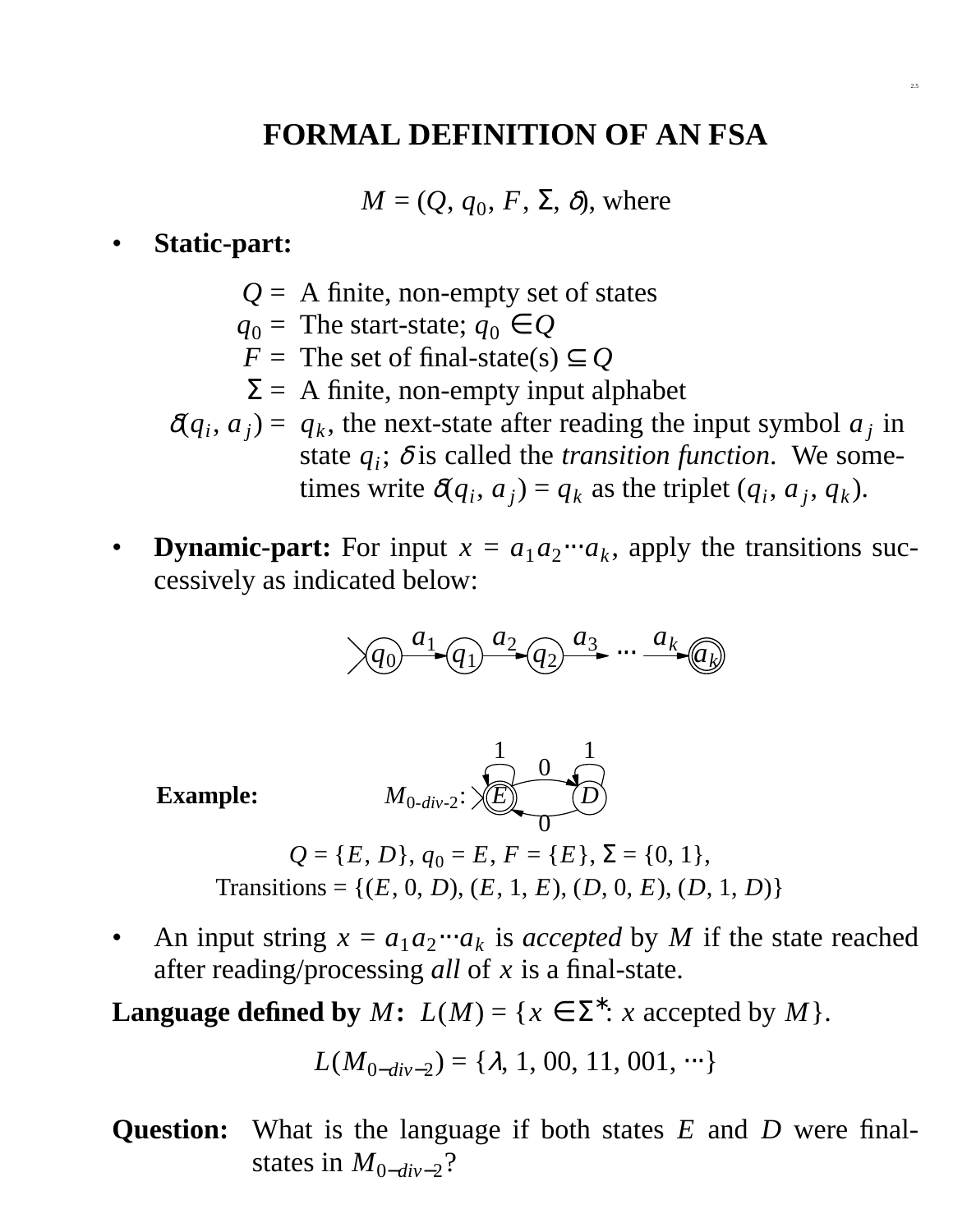## **SOME OTHER FSA FOR** *L*0-*div*-2

2.6

- A variant of  $M_{0-div-2}$ .
	- State *D'* is a *duplicate* of *D* in the sense that  $\delta(D, a) = \delta(D', a)$ for  $a = 0, 1$ .
	- − *D'* does not participate in accepting any input string since it is not *reachable* from the start-state. (Changing  $\delta(D', a)$  for any of  $a = 0$ , 1 does not alter the language accepted either.)



− To make *D*′ reachable from the start-state *without* changing the language, we can change one or more transitions going to *D* (from  $E$  or  $D$ ) to go to  $D'$ , making sure that this does not make *D* itself unreachable. This can be done in three ways:



Both *D* and *D*′ correspond to "odd number of 0's".

- There are countably many different FSAs for  $L_{0-div-2}$ .
- $M_{0-div-2}$  is the only one with the *smallest* number of states among all of them.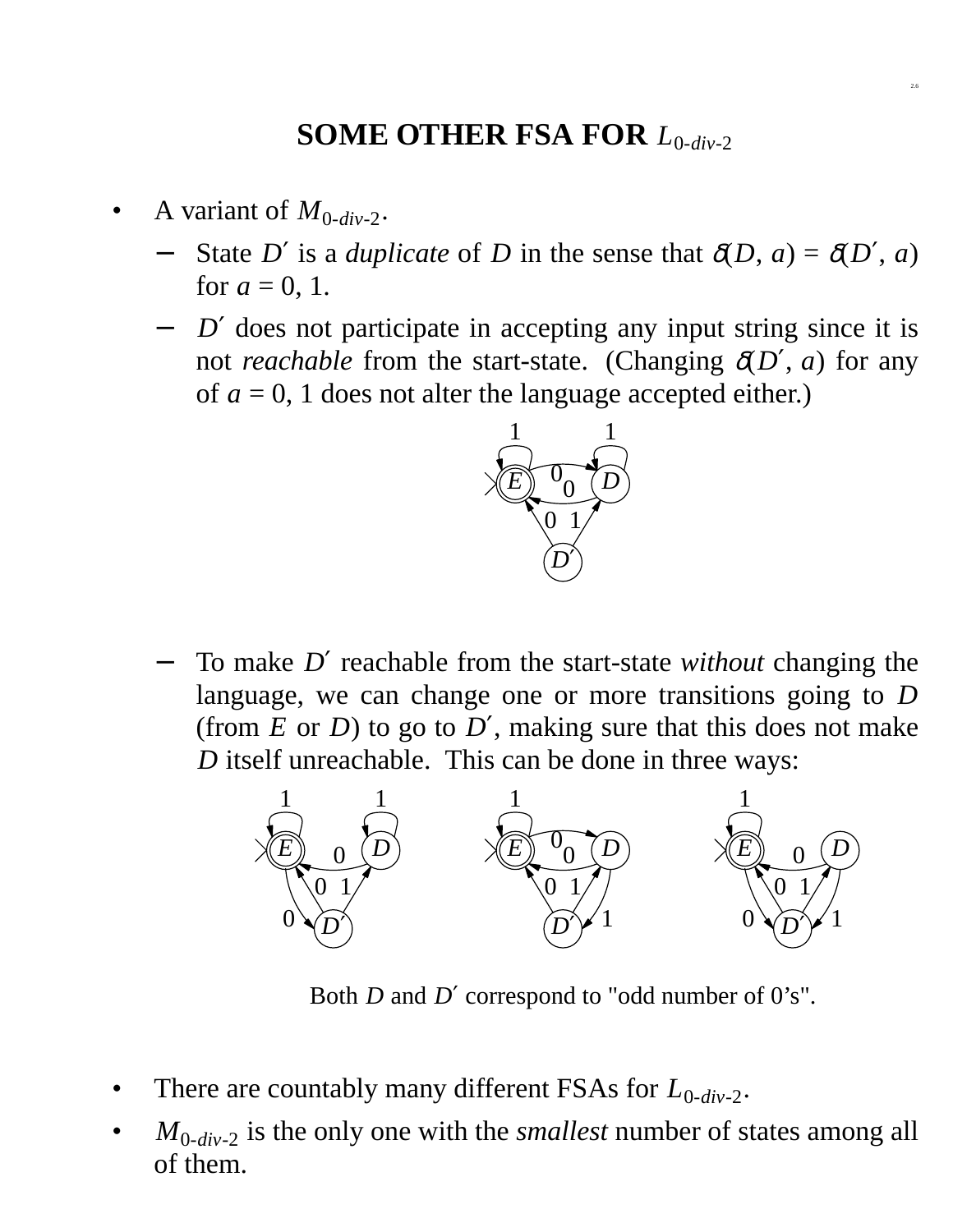- 1. Consider duplicating the state  $E$  in  $M_{0-div-2}$  and making sure that the new state  $E'$  (and all other states) is reachable from the startstate. Carefully determine whether the new state *E*′ should be a final-state since the original state  $E$  is a final-state. (We should not have two start-states, however.) Show the state-diagram of your new FSA(s).
- 2. Modify the original  $M_{0-div-2}$  so that  $\lambda$  is not accepted but all other strings in  $L_{0-div-2}$  are accepted. (Hint: Its start-state should be similar to the state *E* in  $M_{0-div-2}$ , but it should not be a final-state.)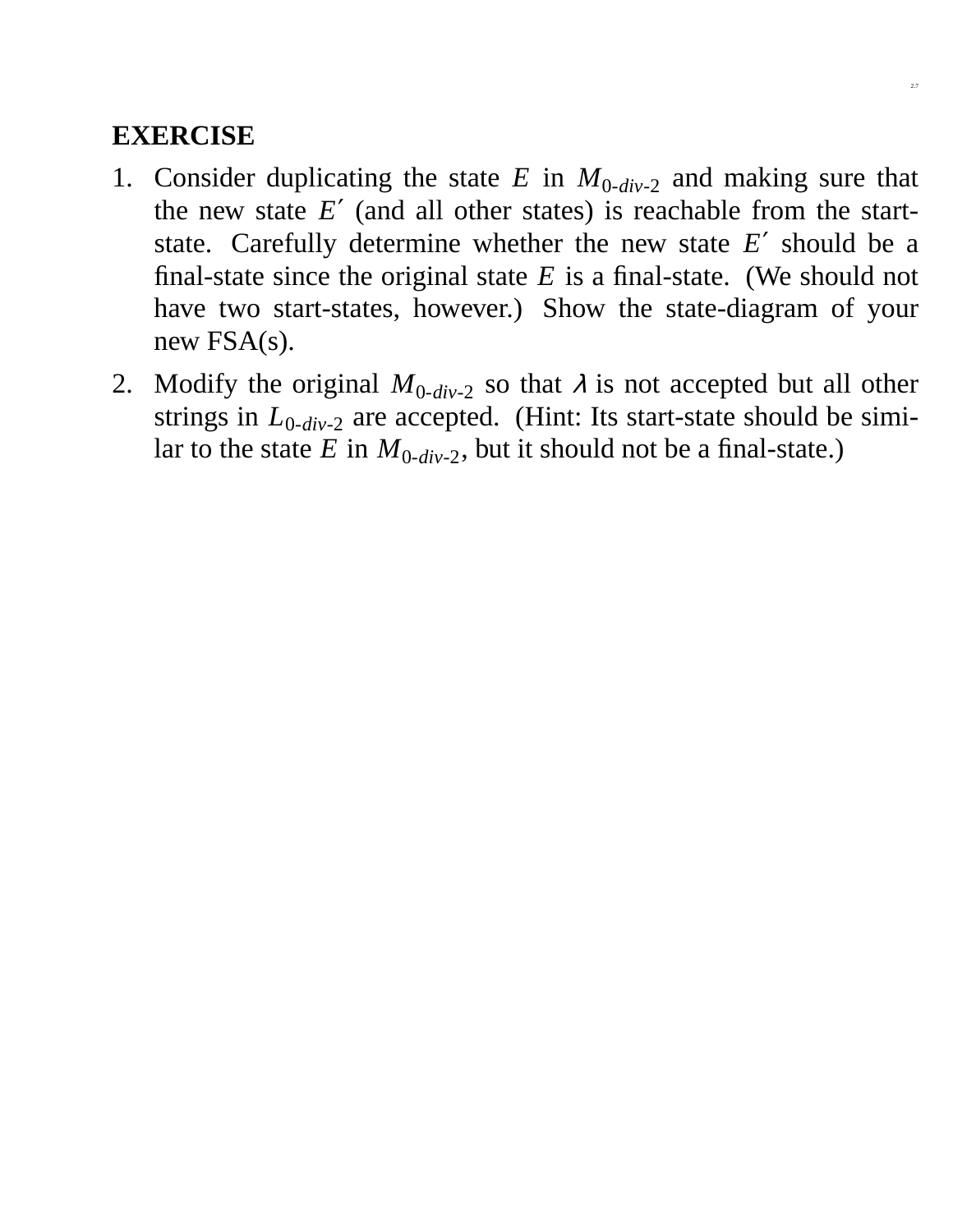## **FSA FOR BINARY STRINGS CONTAINING "11"**

*Lhas*-11 = { 11, 011, 110, 111, 0011, 0110, 1100, 0111, 1011, 1101, 1111, ⋅⋅⋅}

### **Key Steps:**

- Write down systematically some of the strings in the language.
- Determine what is to be remembered as you process each symbol in an input string in order to decide if the part processed so far is "good" or "bad". The things remembered must not grow arbitrarily large as more and more input symbols are processed.
- Determine the initial and the final value(s) of the thing being remembered. The final value(s) for good strings must be different from those for the bad strings.
- Determine how this memory (= the *control* memory) is updated as each input symbol is processed.

#### **For** *Lhas*-11**:**

- The memory has three possible values: No part of "11" is seen, the first 1 in a possible "11" is seen, and the second 1 in an "11" is seen. We can represent them as " $\lambda$ ", "1", and "11".
- Initial value  $= \lambda$ ; final value  $= 11$ .
- The update rules for the memory are the transitions below.



## **Question:** How to modify *Mhas*-11 so that it accepts the complement language  $L_{has-11}^c$ ?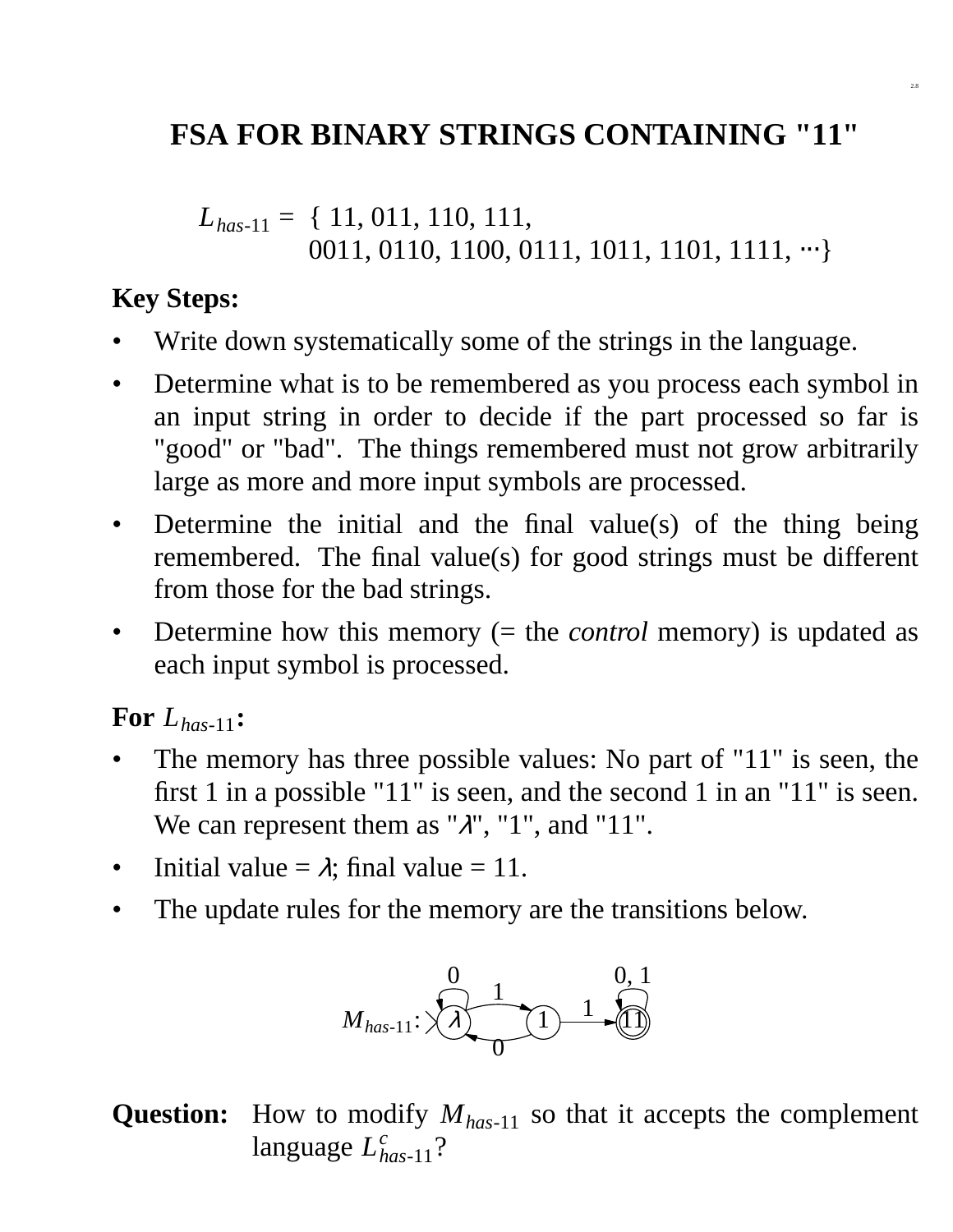1. Let  $f(n)$  = the number of strings of length *n* which are in  $L_{has-11}$ and  $g(n)$  = the number of strings of length *n* which are not in *L*<sub>has-11</sub>. Then show that *g*(*n*) = *g*(*n* − 1) + *g*(*n* − 2) for *n* ≥ 2, and  $f(n) = 2^n - g(n).$ 

2.9

- 2. Delete the transition from state '1' to the state ' $\lambda$ ' (labeled by the input symbol '0') from each of  $M_{has-11}$  and  $M_{has-11}^c$  above, and call the new automatons  $M_1$  and  $M_2$ . Then verify that the following is false:  $L(M_2) = L(M_1)^c$ .
- 3. Describe in English the language  $L(M_1)$ . Then, modify  $M_1$  to make it completely defined, without changing its language and show the complement FSA for the modified  $M_1$ .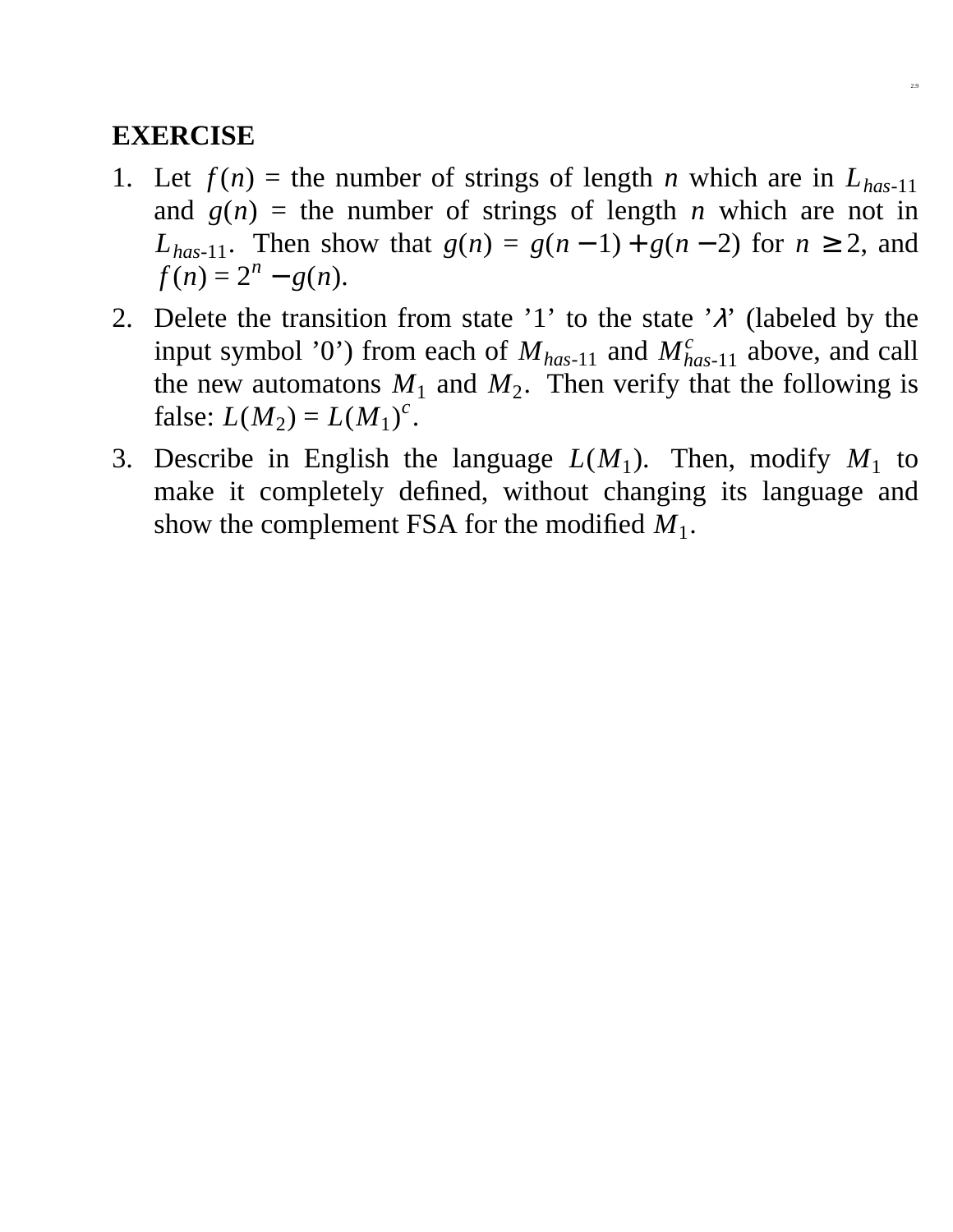## **COMPLETELY DEFINED FSA**

### **Complete Definition:**

For eash state  $q \in Q$  and each input sysmbol  $a \in \Sigma$ , give the transition  $\delta(q, a)$  for the next-state.

**Example.** For  $L = \{(rw)^n : n \ge 0\}$ , the completely defined FSA is



We often avoid writing dead/error states and transitions to/from them to simplify the state-diagram:

$$
\sum_{w} \frac{r}{w}
$$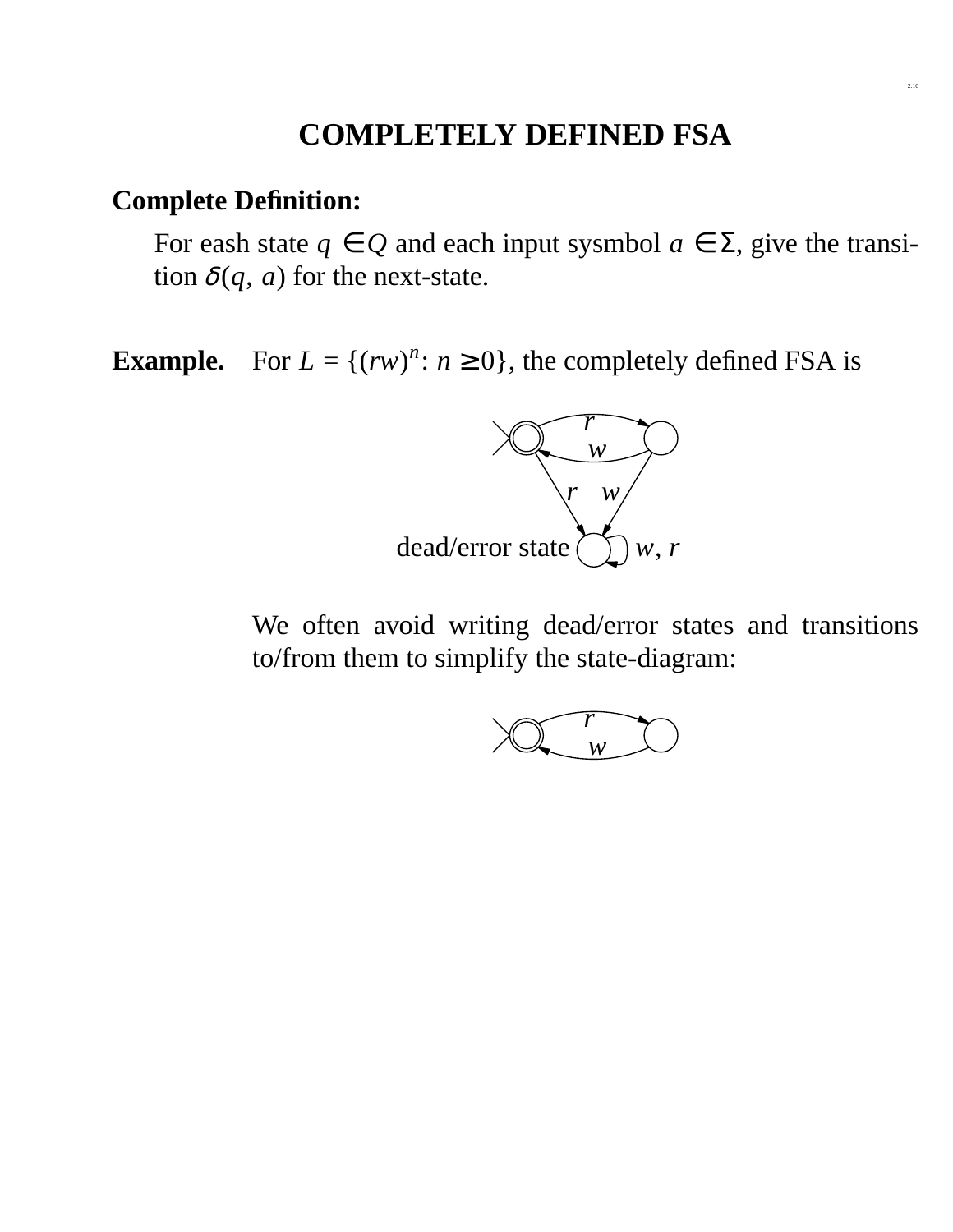## **PAST- AND FUTURE-BASED STATE DESCRIPTIONS**

2.11

- **Past**(*q*): The property of inputs  $x = a_1 a_2 \cdots a_n$  that *brings the FSA to* the state *q*, i.e., when do we arrive at *q*.
- **Future**(*q*): The property of inputs  $x = a_1 a_2 \cdots a_n$  that *takes the FSM from q* to a final state, i.e., what remains to do at *q* to reach a finite state.

$$
M_{0-div-2}: \bigtimes \stackrel{1}{\underbrace{E}} \stackrel{0}{\underbrace{O}} \longrightarrow \stackrel{1}{\underbrace{O}} \qquad L_{0-div-2} = \{\lambda, 1, 00, 11, 001, 010, 100, \cdots\}
$$

| <b>State</b> | Past-based description     | <b>Future-based description</b> |
|--------------|----------------------------|---------------------------------|
| E            | Have seen even many $0$ 's | Need to see even many 0's       |
| D            | Have seen odd many 0's     | Need to see odd many 0's        |

$$
M_{has-11}: \ \ \times \ \ \begin{matrix}0&0,1\\ q_{\lambda}\\ 0&0\end{matrix}
$$

 $L_{has-11} = \{11, 011, 110, 111, \dots\}$ 

| <b>State</b>  | Past-based description         | <b>Future-based description</b> |
|---------------|--------------------------------|---------------------------------|
| $q_{\lambda}$ | Have not seen any part of "11" | Need to see "11"                |
| $q_1$         | Have only seen "1", or the     | Need to see an immediate 1      |
|               | last two symbols seen are "01" | or a future "11"                |
| $q_{11}$      | Have seen "11"                 | Any thing is fine               |

**Question:** What is wrong with  $\text{Fast}(q_1) = \text{Have seen '1''}$ ?

Future-based state descriptions are often more useful.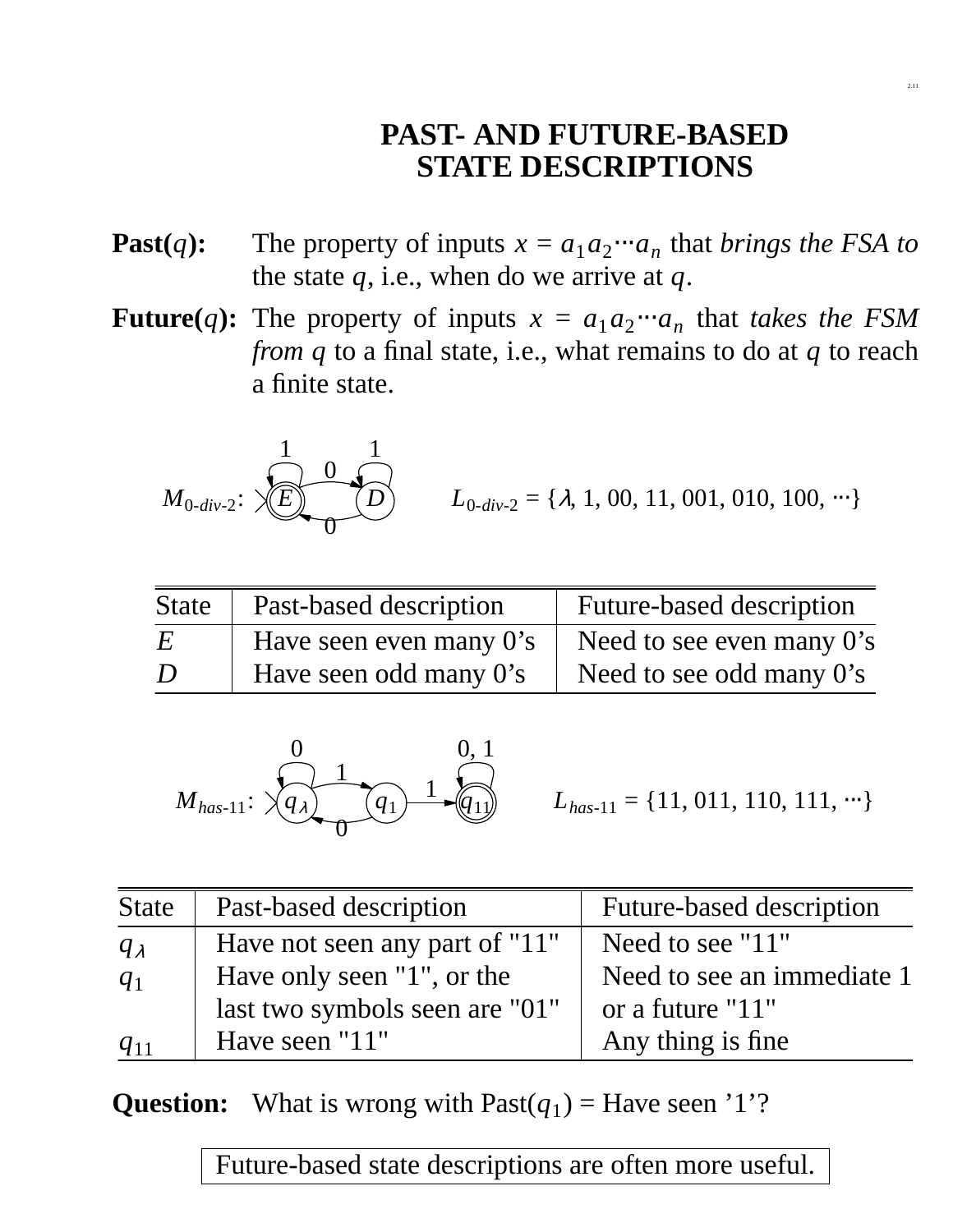- 1. Show an FSA for  $L_{bin-even} = \{x: x \in \{0, 1\}^*$  represents a binary even number}. Then, give the past and future based descriptions of its states.
- 2. Give the past and future descriptions of the states of the FSA below.



3. Give the future based state descriptions for each of the three alternative FSA (with 3 states in each) shown earlier for  $M_{0-div-2}$ .